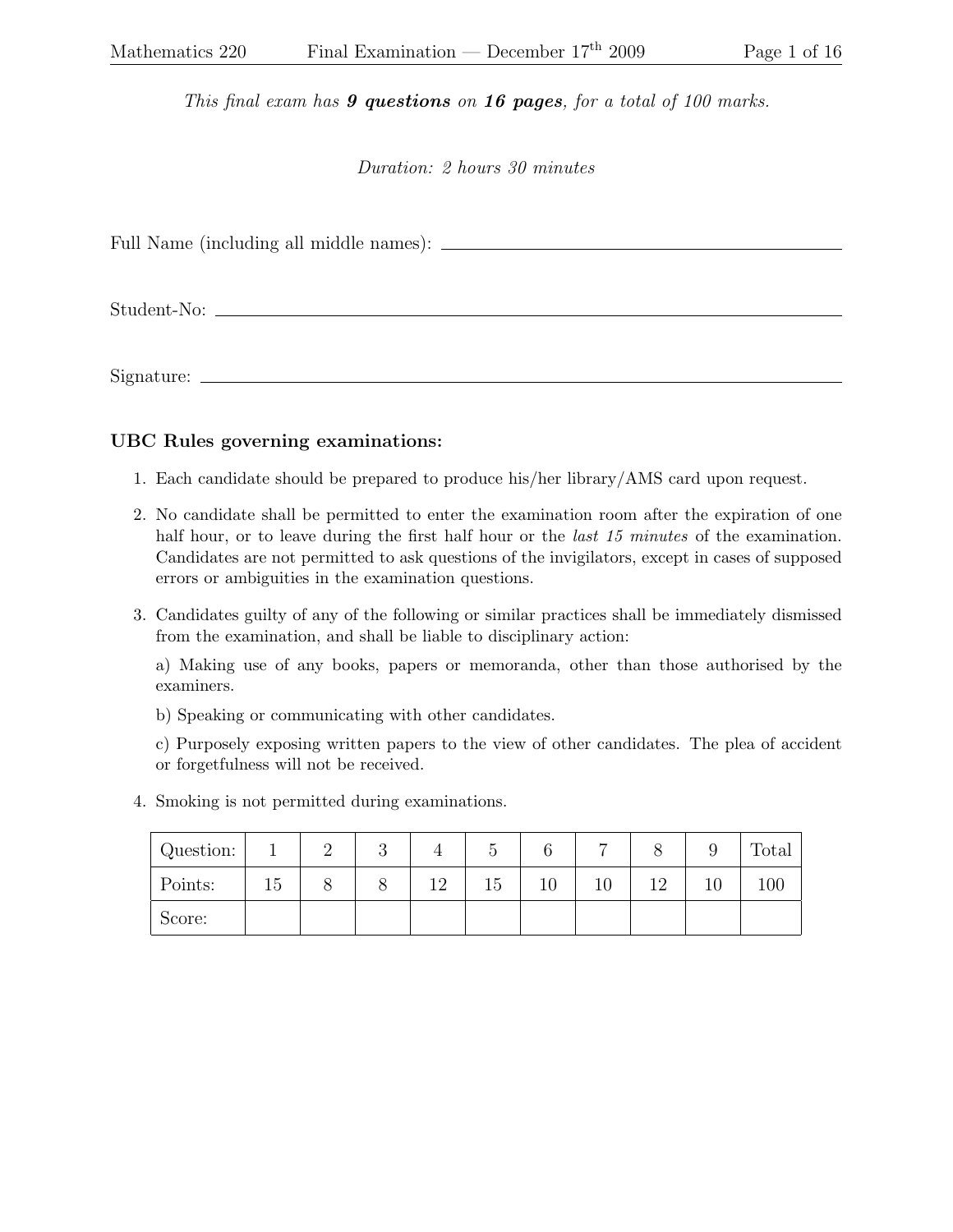## Please read the following points carefully before starting to write.

- Give complete arguments and explanations for all your calculations; answers without justifications will not be marked — except where specifically stated.
- This is a closed-book examination. None of the following are allowed: documents, cheat sheets or electronic devices of any kind (including calculators, cell phones, etc.).
- You may not leave during the first 30 minutes or final 15 minutes of the exam.
- Read all the questions carefully before starting to work.
- Continue on the back of the previous page if you run out of space.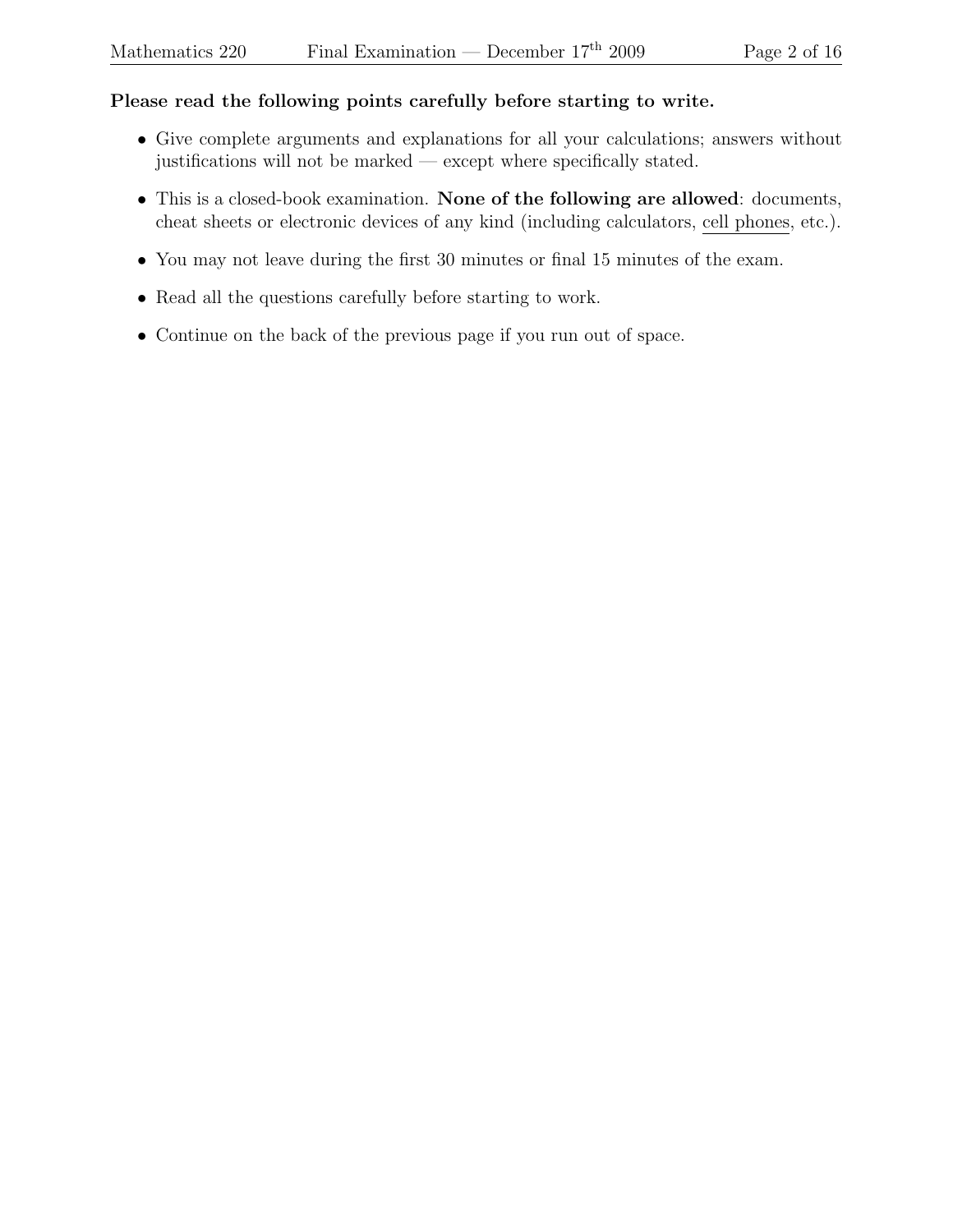- |15 marks| 1. Please give precise answers to the following:
	- (a) Let  $f : A \to B$  be a function and let  $C \subseteq A$  and  $D \subseteq B$ . Define the sets  $f^{-1}(D)$ and  $f(C)$ .

(b) Define what it means for a function to be injective.

(c) Define what it means for a function to be surjective.

(d) Define what it means for a set to be countable.

(e) State De Morgan's laws (in the context of logic).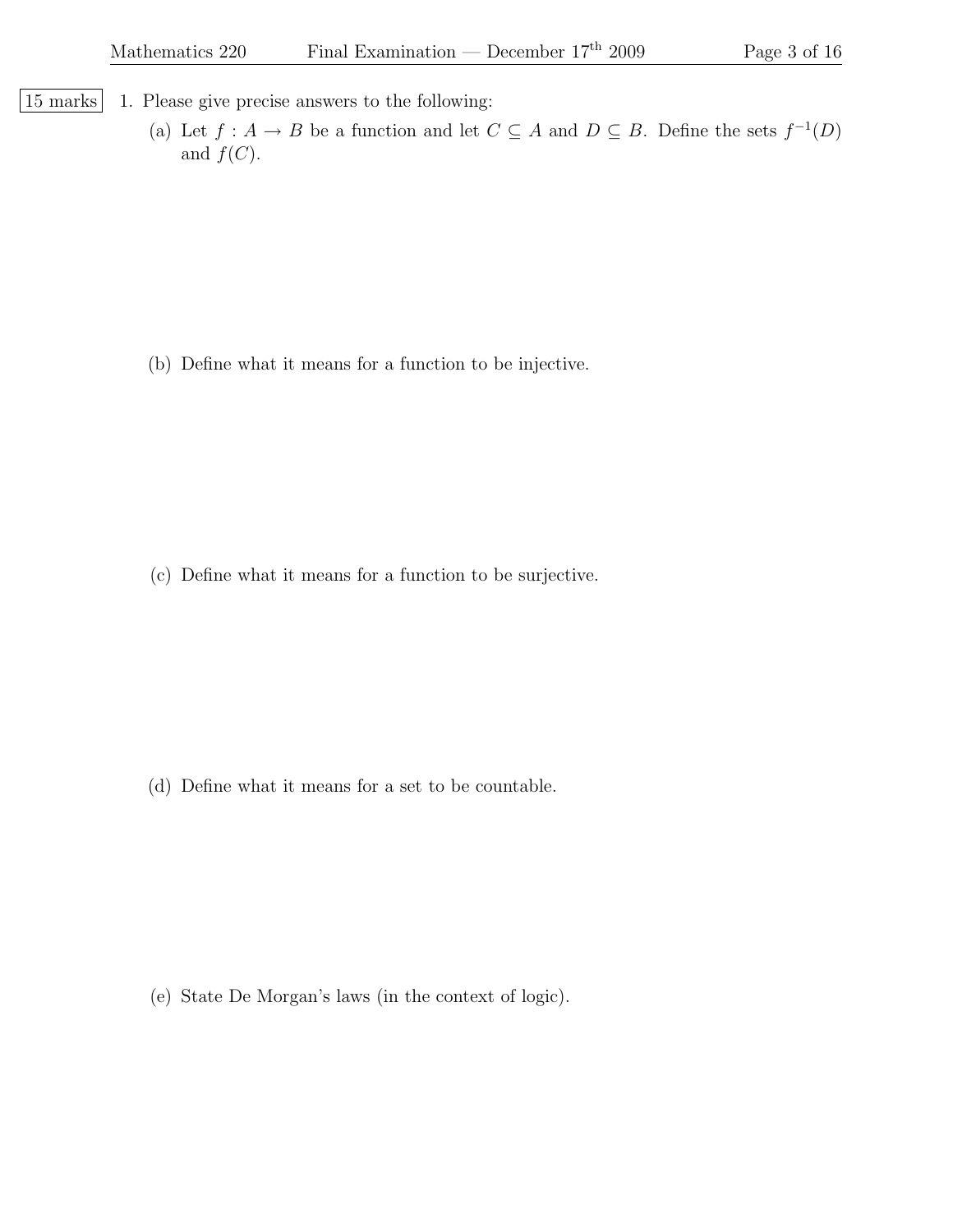(f) State the principle of mathematical induction.

(g) Define the sets 
$$
X = \bigcap_{\alpha \in I} S_{\alpha}
$$
 and  $Y = \bigcup_{\alpha \in I} S_{\alpha}$ .

(h) Define the supremum of a set  $A \subseteq \mathbb{R}$ .

(i) Define what it means for the sequence  $\{c_n\}$  to converge.

(j) Define what it means for the sequence  $\{c_n\}$  to diverge to infinity.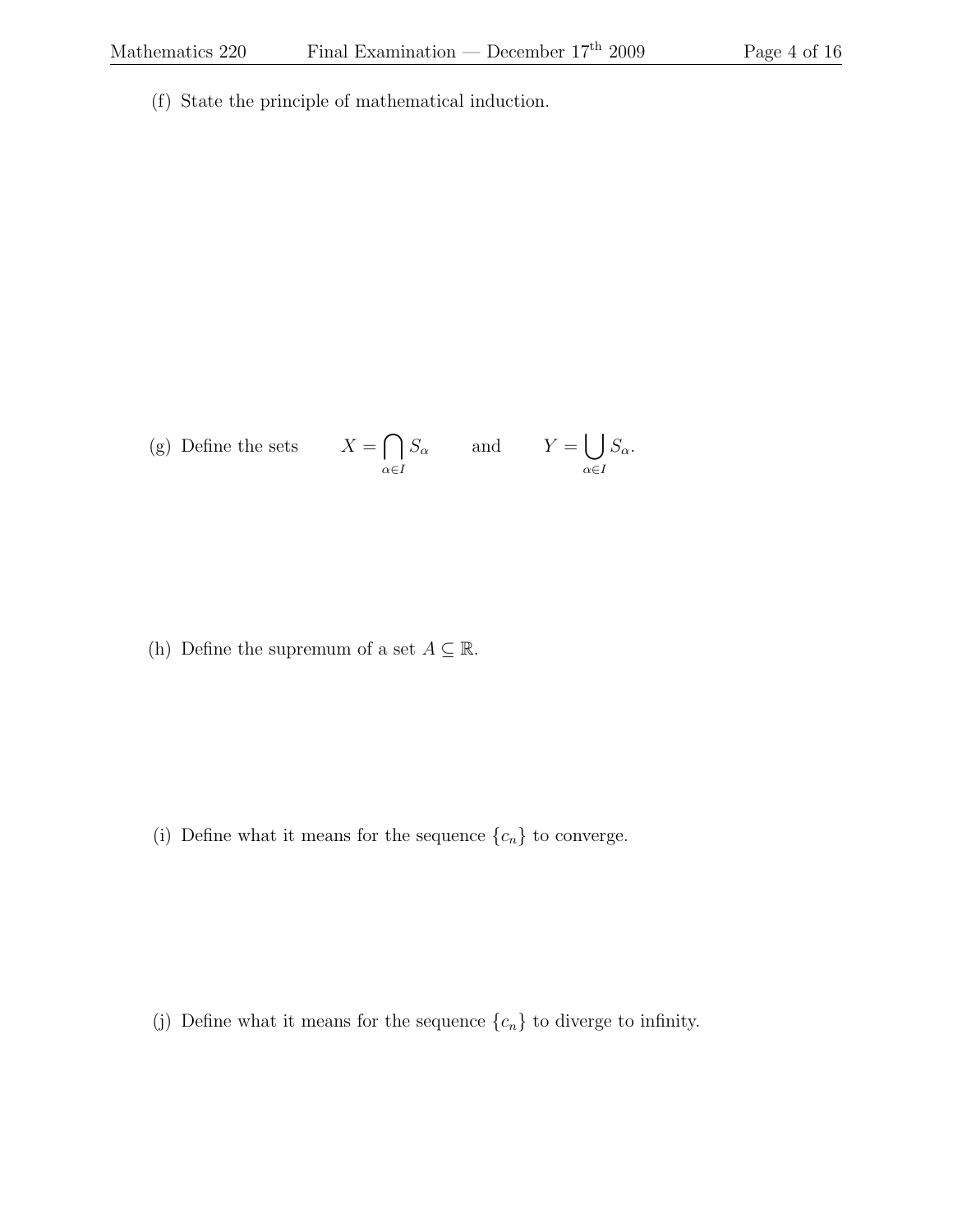8 marks 2. (a) Write the negation of the following statement:

 $\forall x \in \mathbb{Z}$ , if  $x > 0$  then  $\exists y \in \mathbb{Q}$  s.t.  $x^2 > y$ .

(b) Let  $A, B, C$  be sets. Prove the following distributive law from first principles:

 $A \cup (B \cap C) = (A \cup B) \cap (A \cup C).$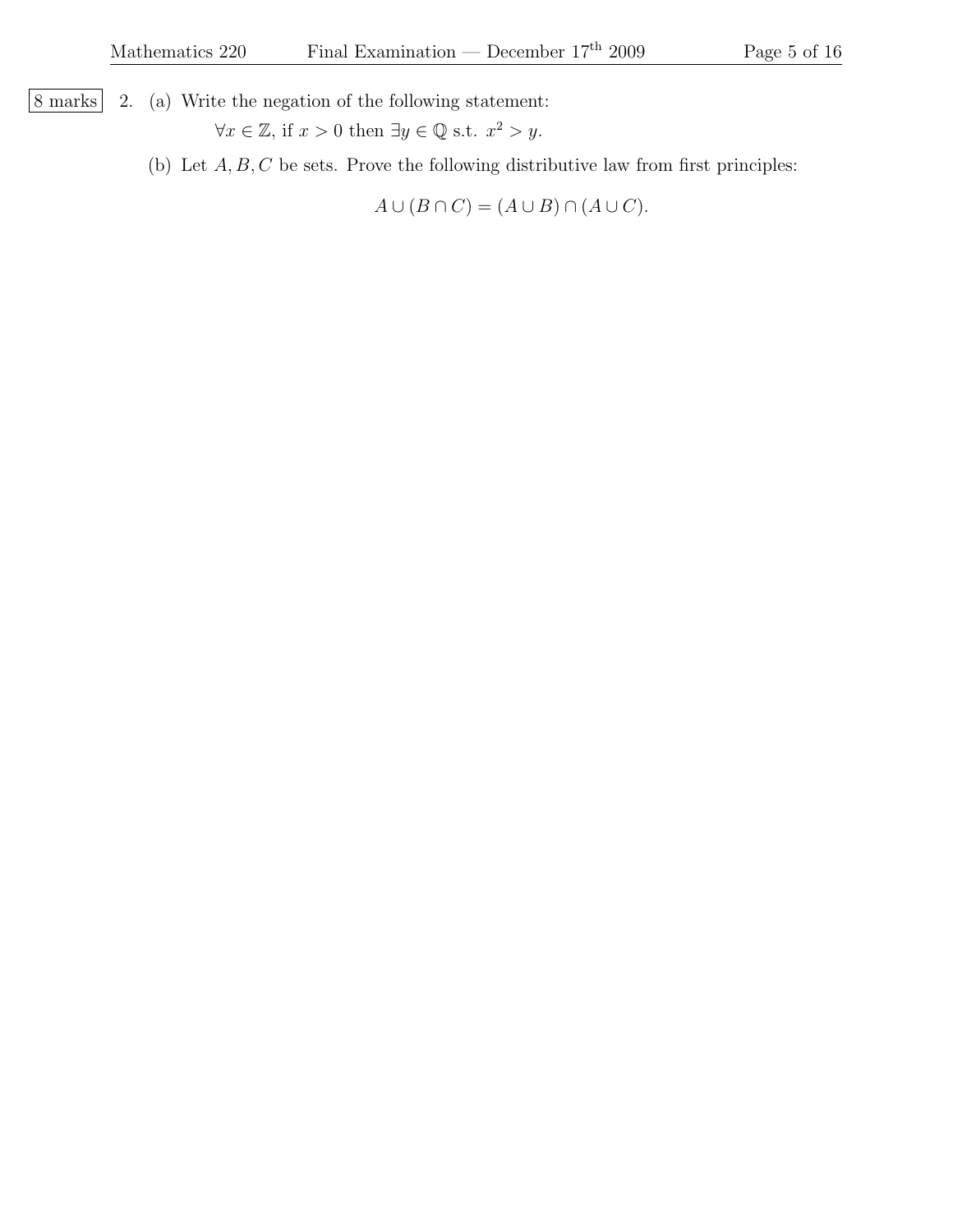- 
- 8 marks 3. Let  $f : A \to B$  be a function and let  $C \subseteq A$ .
	- (a) Give an example for which  $f^{-1}(f(C)) \nsubseteq C$ .
	- (b) Now let  $E \subseteq A$ . Prove that if f is injective then  $f(C \cap E) = f(C) \cap f(E)$ .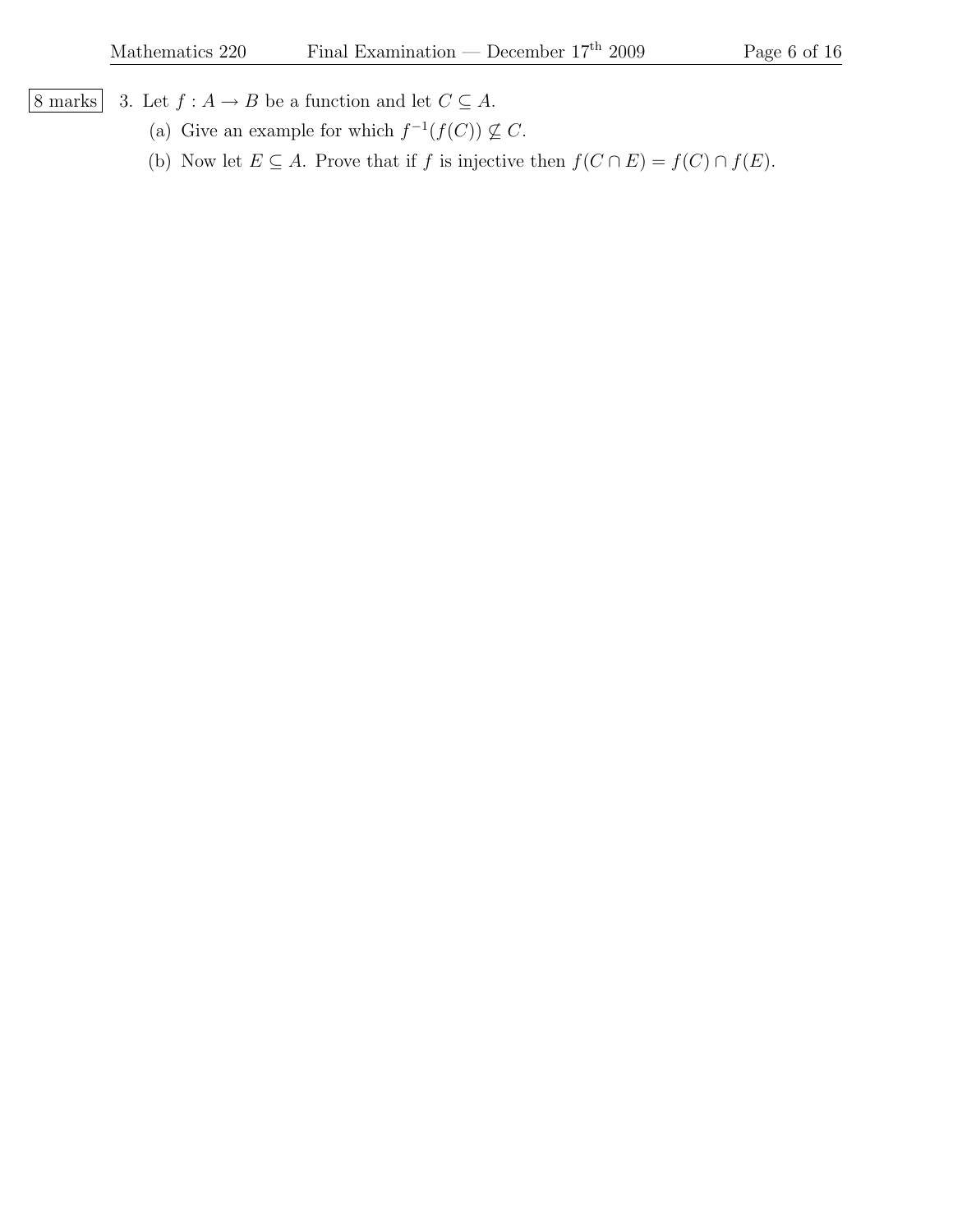- 12 marks 4. (a) Prove that  $f : [3, \infty) \to [5, \infty)$  defined by  $f(x) = x^2 6x + 14$  is a bijection.
	- (b) Prove that if A is a denumerable subset of  $\mathbb Z$  then there exists a set B such that B is a proper subset of A and  $|A| = |B|$ .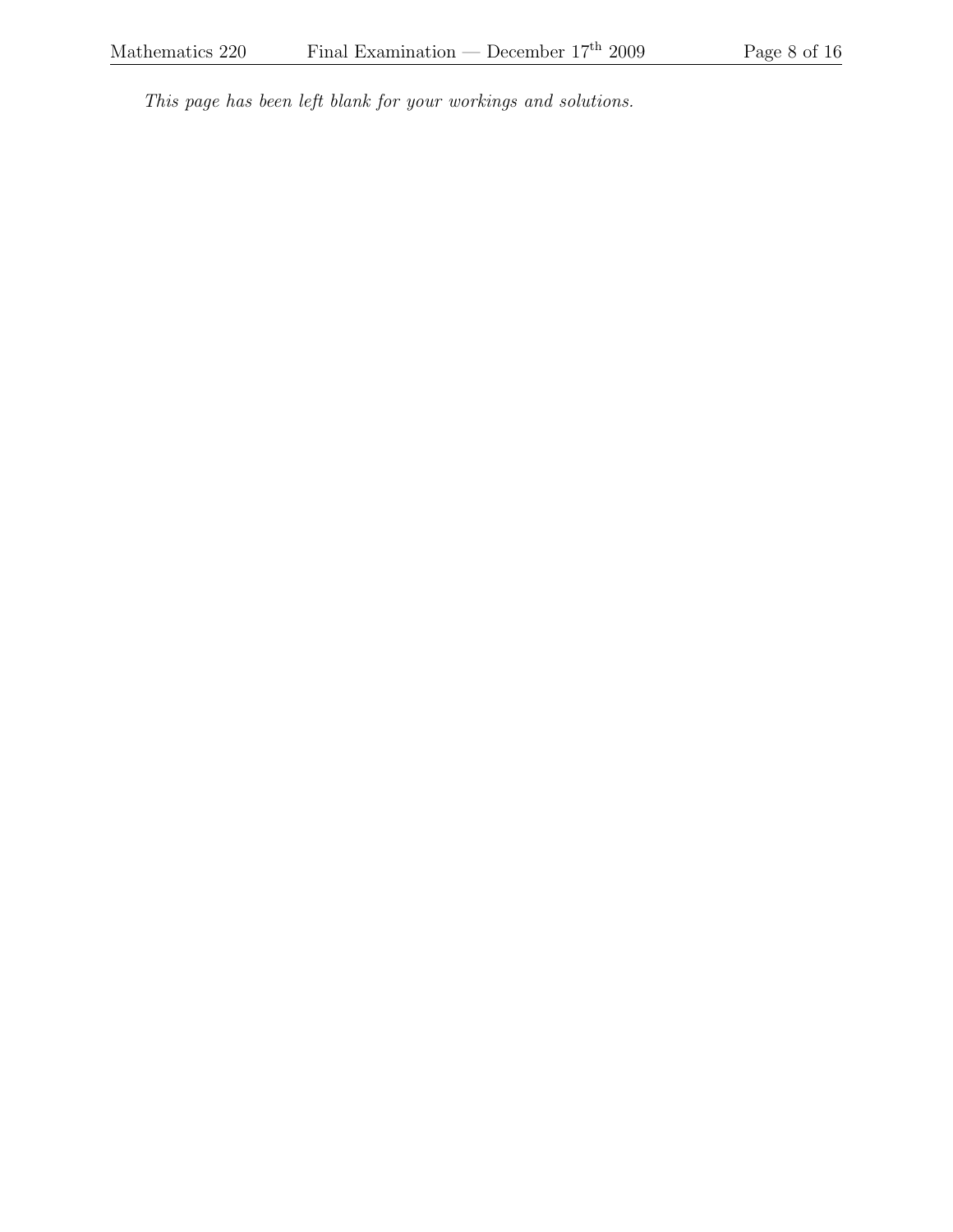$\begin{array}{|l|l|} 15 \text{ marks} & 5. \end{array}$  Use mathematical induction to prove the following statements:

(a) for all  $n \in \mathbb{N}$ ,  $1 \cdot 2^1 + 3 \cdot 2^2 + 5 \cdot 2^3 + \cdots + (2n - 1) \cdot 2^n = 6 + 2^n (4n - 6)$ .

(b) for all non-negative integers  $n$ ,  $5^n + 2(11^n)$  is a multiple of 3.

(c) for all 
$$
n \in \mathbb{N}
$$
,  $\sum_{j=1}^{n} j^3 > \frac{1}{4}n^4$ .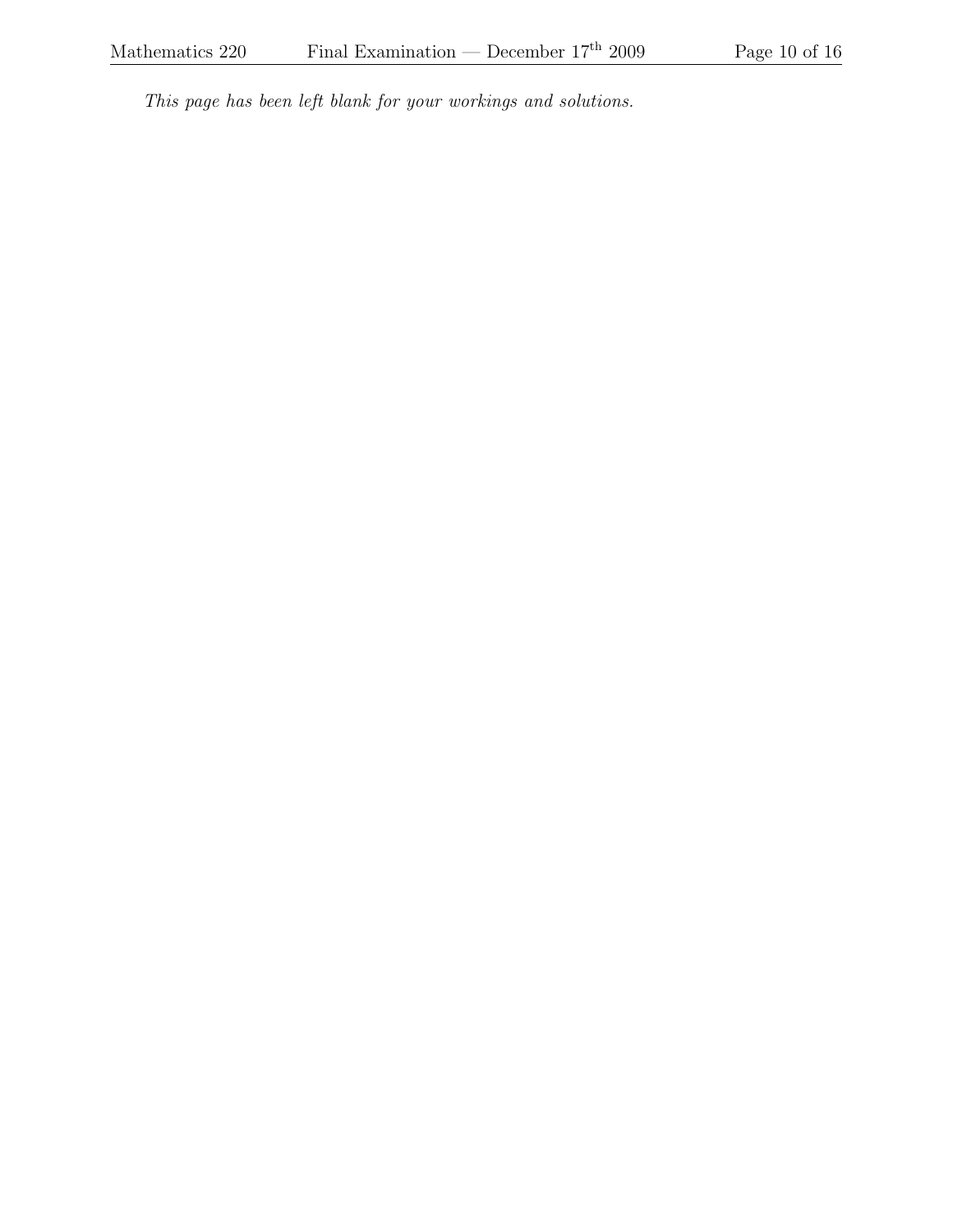- 10 marks 6. Let I be the set of irrational numbers. That is  $\mathbb{I} = \mathbb{R} \mathbb{Q}$ .
	- (a) Prove the following statements:
		- (i) Let  $x \in \mathbb{R}$ . If  $x \in \mathbb{I}$  then  $1/x \in \mathbb{I}$ .
		- (ii) Let  $n \in \mathbb{Z}$  and  $x \in \mathbb{R}$ . If  $x \in \mathbb{I}$  then  $n + x \in \mathbb{I}$ .
	- (b) Decide whether the following statements are true or false. Prove your answers. Hint: The results from (a) will be of great help.
		- (i)  $\forall x \in \mathbb{I}, \forall y \in \mathbb{I}, xy \in \mathbb{I}.$
		- (ii)  $\forall x \in \mathbb{I}, \exists y \in \mathbb{I} \text{ s.t. } xy \in \mathbb{I}.$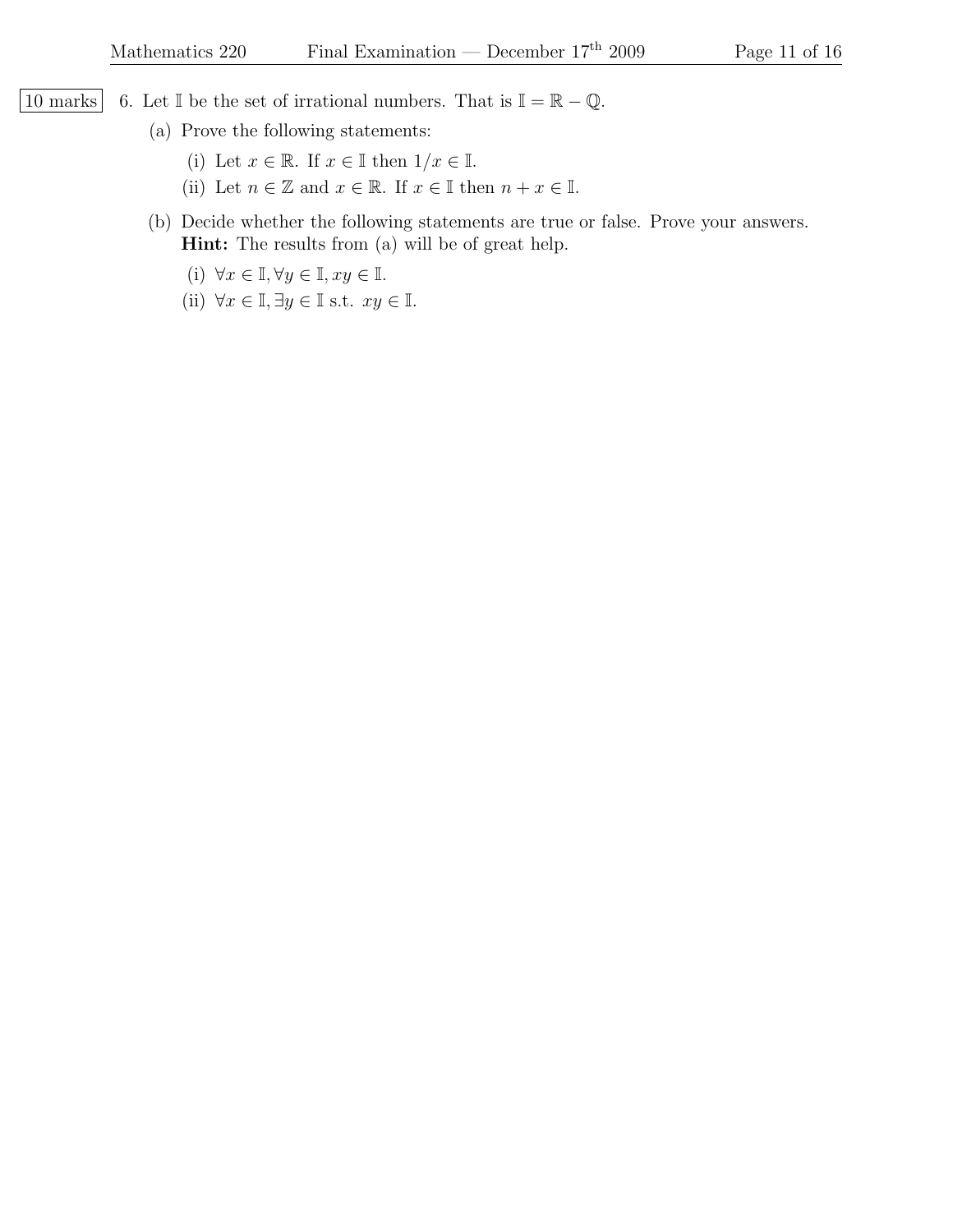10 marks 7. Decide whether the following sequences converge or diverge. Prove your answers using the definition of convergence.

(a) 
$$
a_n = \cos\left(\frac{n\pi}{3}\right)
$$
  
\n(b)  $b_n = \frac{3n^2 - 4n}{n^2 + 5n + 2}$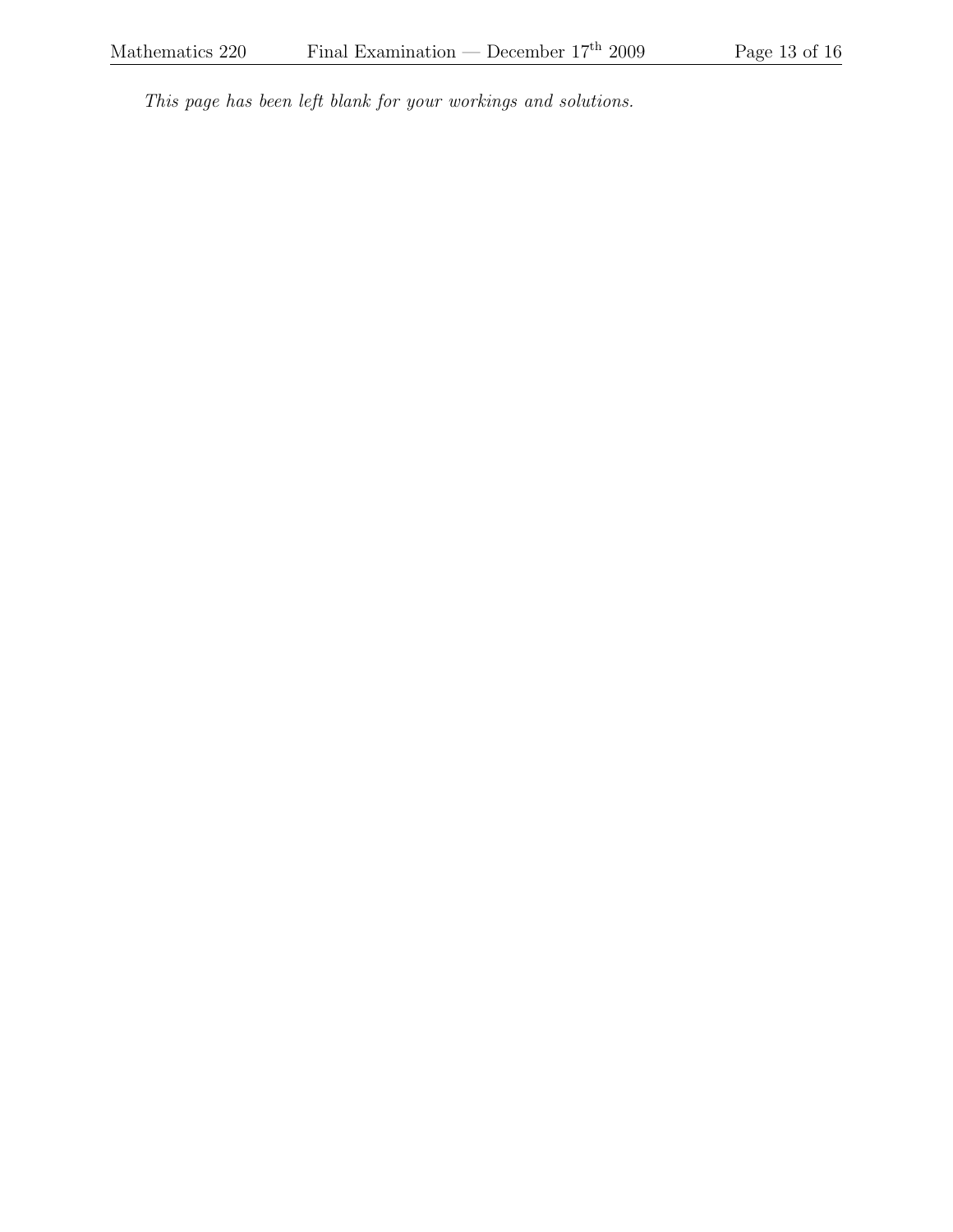- 12 marks 8. (a) Suppose that  $s_n \to 0$ . Prove that if  $t_n$  is a bounded sequence then  $\lim_{n\to\infty} (s_n t_n) = 0$ .
	- (b) Let  $s_n$  be a convergent sequence such that  $s_n < q$  for all  $n \in \mathbb{N}$ . Prove that  $\lim_{n \to \infty} s_n \leq q$ .